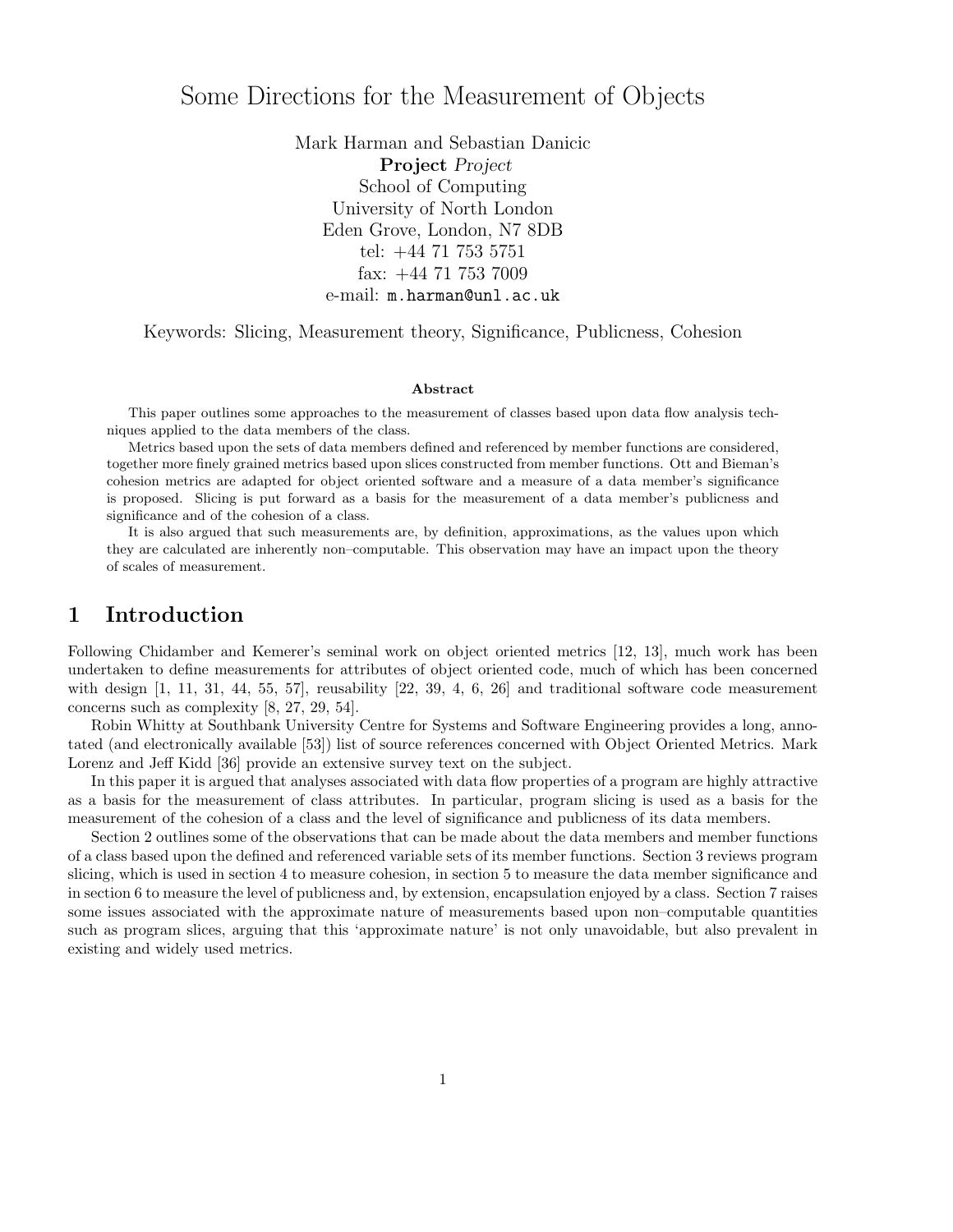```
class Time {
public:
     Time();
     void set(int, int, int);
     void print();
     void add(int, int, int);
private:
     int hr;
     int min;
     int sec;
};
```
Figure 1: A Simple Class Definition

## 2 Defined and Referenced Data Members

In this section all data members will be assumed to be *private*. In section 6, analysis techniques for describing properties of public data members will be considered.

In this paper, the concept of what constitutes a 'member function' (or 'method') will be regarded as a parameter to the metrics proposed. Churcher and Shepperd [14] have pointed out that the 'assumed understanding' of what constitutes a method suffers from similar vagaries to the concept of a 'line of code' in classical metrics literature. Churcher and Shepperd suggest various possibilities depending upon whether or not operators, inherited methods and macro–defined methods are considered to 'count'. Each of these choices is independent, and the resulting combination of choices leads to a considerable number of possibilities for the number of methods which are considered to be 'in the class'.

However, this choice does not affect the structure of the metrics proposed here, merely the values they calculate. Indeed, the metrics are also constructed with respect to a notion of 'amount of code', which is, for the sake of exposition, instantiated to 'Lines of Code'.

In order to describe properties of classes, some notation will be introduced to describe the affected and needed variables of the member functions of a class.

### Definition 1 (Affected)

The *affected* variable set,  $A(s)$ , of a statement s consists of those identifiers whose value changes for at least one of the initial states in which s may be executed.

#### Definition 2 (Needed)

The needed variable set,  $\mathcal{N}(s)$ , of a statement s consists of those identifiers whose value in some initial state affects the computation of s.

The affected and needed variables of a statement can be approximated by the sets of syntactically defined and referenced variables of the statement.

### Definition 3 (Defined)

An identifier, i, is in the set of defined<sup>1</sup> variables,  $\mathcal{D}(s)$ , of a block of code s iff i occurs on the left–hand side of an assignment statement in s.

### Definition 4 (Referenced)

An identifier i is in the set of referenced variables,  $\mathcal{R}(s)$ , of a statement s iff i is live [3] at the entry node of the Control Flow Graph (CFG) of s.

 $1$ This definition applies to side–effect free programs only. For programs with side effects, the defined variables of *expressions* must also be included in the set of defined variables.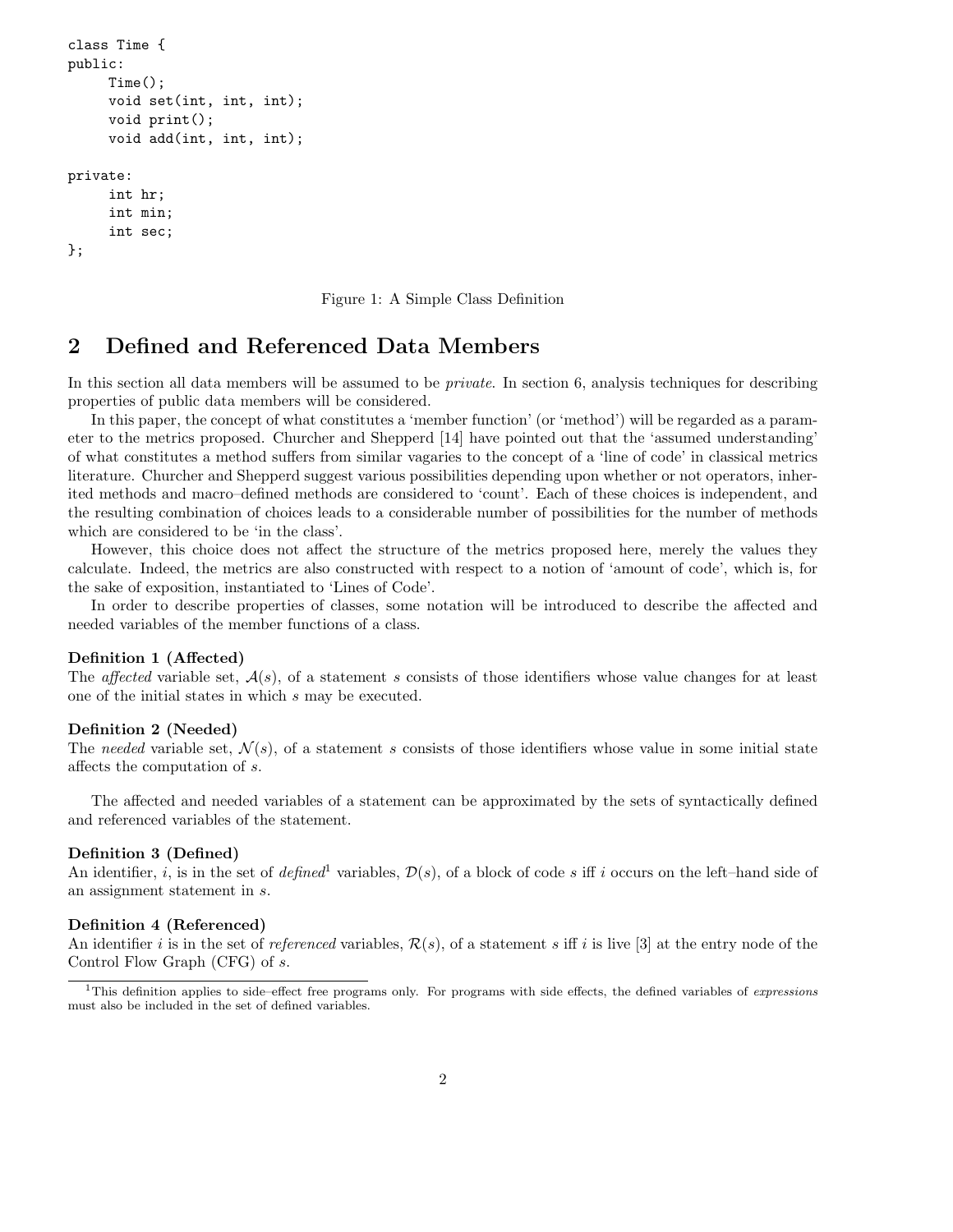Note that  $A(s) \subseteq \mathcal{D}(s)$  and  $\mathcal{N}(s) \subseteq \mathcal{R}(s)$ . The set of defined variables of s is thus an approximation to the the set of variables whose values are affected by some computation of s (the affected variables of s). The set of referenced variables of s is an approximation to the set of variables whose initial values affect the computation of s in some state (the needed variables of s). The issues for measurement theory implied by such approximations are discussed in more detail in section 7, until which time it will be assumed that these approximations are 'perfect', that is  $\mathcal{A} = \mathcal{D}$  and  $\mathcal{N} = \mathcal{R}$ .

Suppose that from the class in figure 1 the defined and referenced variables of the member functions set and Time are calculated, and it is found that  $\mathcal{D}(\texttt{set}) = \{\text{hr}, \texttt{min}, \texttt{sec}\}, \mathcal{R}(\texttt{set}) = \{\}, \mathcal{D}(\texttt{Time}) = \{\text{hr}, \texttt{min}, \texttt{sec}\}$ and  $\mathcal{R}(Time) = \{\}.$ 

This information suggests that both set and Time are 'constructors'. In general, any member function which has an empty referenced variable set and a non–empty defined variable set which contains at least one data member can be regarded as a constructor. Such a member function will alter the value of one or more data members of a class and the alteration will be independent of the value of any of the data members of the class. Unfortunately the term 'constructor' already has a specific meaning in object–oriented nomenclature, and so the less pleasing term 'definer' will be used for member functions which define a non–empty set of data members, but which do not reference any data members in a class.

Similarly, a function which only references data members, but does not defined the value of any data member can be viewed as a selector<sup>2</sup>.

A function which defines and references data members, performs some transformation on objects in the class. Among these transformations, a distinction can be made between those which redefine the values of data members in terms of their previous values and those which 'copy' information from one part of the object's data space to another. The former variety will have a non–empty intersection between their defined and referenced data members, whereas, for the later, defined and referenced sets will be disjoint.

The preceding informal observations allow for the introduction of some straight forward definitions which allow data members to be partitioned into five disjoint categories:

### Definition 5 (Class Components)

Let C be a class. The set of data members in C will be denoted  $D<sub>C</sub>$ , the set of member functions in C will be denoted  $\mathbf{F}_C$ .

#### Definition 6 (Definer)

Let C be a class. A function  $f \in \mathbf{F}_C$  is a definer iff  $\mathcal{D}(f) \cap \mathbf{D}_C \neq \emptyset \wedge \mathcal{R}(f) \cap \mathbf{D}_C = \emptyset$ .

#### Definition 7 (Selector)

Let C be a class. A function  $f \in \mathbf{F}_C$  is a selector iff  $\mathcal{R}(f) \cap \mathbf{D}_C \neq \emptyset \land \mathcal{D}(f) \cap \mathbf{D}_C = \emptyset$ .

#### Definition 8 (Mover)

Let C be a class. A function  $f \in \mathbf{F}_C$  is a mover iff  $\mathcal{D}(f) \cap \mathcal{R}(f) \cap \mathbf{D}_C = \emptyset \wedge \mathcal{D}(f) \cap \mathbf{D}_C \neq \emptyset \wedge \mathcal{R}(f) \cap \mathbf{D}_C \neq \emptyset$ .

#### Definition 9 (updater)

Let C be a class. A function  $f \in \mathbf{F}_C$  is an updater iff  $\mathcal{D}(f) \cap \mathcal{R}(f) \cap \mathbf{D}_C \neq \emptyset$ .

#### Definition 10 (anomaly)

Let C be a class. A function  $f \in \mathbf{F}_C$  is an anomaly iff  $(\mathcal{D}(f) \cup \mathcal{R}(f)) \cap \mathbf{D}_C = \emptyset$ .

Definition 10 highlights a strange situation; a member function which has no defined or referenced data members. Perhaps such a function should *not* be a member function. Using this simple DEF–REF analysis, two other anomalous situations can be detected:

- A data member which is not referenced by any member function. Such a data member can only be stored in an object, but can never affect any computation.
- A data member which is not defined by any member function. Such a data member can only be referenced, and is therefore only feasible if initialised with a constant in the class declaration.

<sup>&</sup>lt;sup>2</sup>Such a function may not return a value, and so is not a *selector* in the strict sense of an Abstract Data Type. However, the function will not alter the value of any data member when invoked, and its behaviour will be dependent upon the values of the data members at invocation time, so it seems reasonable to describe it as a selector in a slightly less rigorous sense.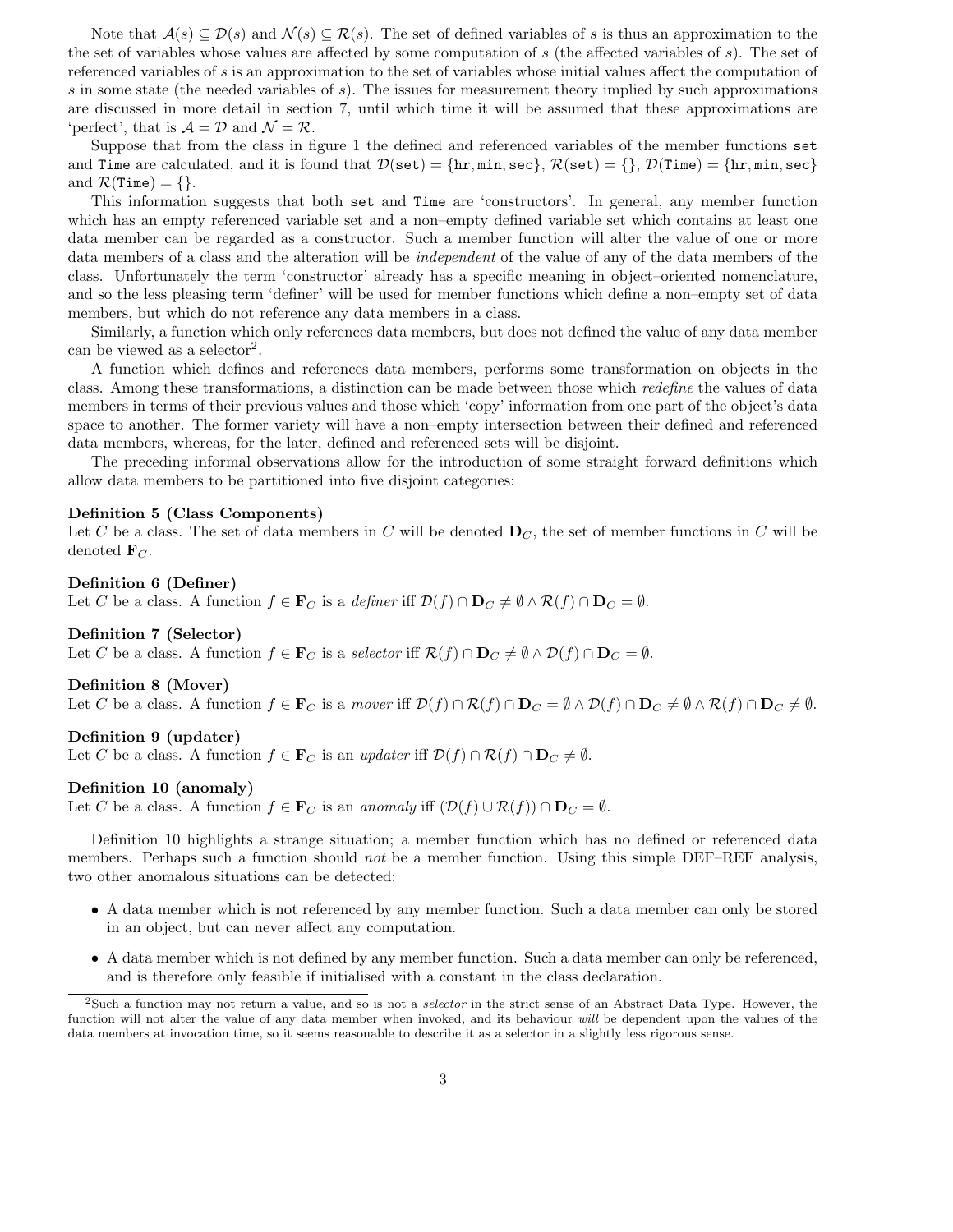| 1                | $read(n)$ :  | $\mathbf{1}$            | $read(n)$ :  |
|------------------|--------------|-------------------------|--------------|
| 2                | $s := 0;$    | 2                       | $s := 0$ ;   |
| 3                | $p := 1;$    | 3                       |              |
| 4                | while n>0 do | 4                       | while n>0 do |
| 5                | begin        | 5                       | begin        |
| 6                | $s:=s+n;$    | 6                       | $s:=s+n;$    |
| 7                | $p:=p*n;$    | 7                       |              |
| 8                | $n: = n - 1$ | 8                       | $n:=n-1$     |
| 9                | end          | 9                       | end          |
| Original Program |              | Slice w.r.t. $({s}, 9)$ |              |

Figure 2: A Program and One of its Slices

## 3 Program Slicing

A number of more finely–grained metrics can be defined for classes using program slicing [52].

Conceptually, slicing is attractively simple and easy to define – all those statements which cannot affect the values of variables of interest are deleted to form the slice. Definition 11 below, provides an informal definition of a slice. Figure 2 shows a program fragment and one of its slices.

Slicing is attractive as a basis for measurement because it captures the 'tracing behaviour' observed in psychological studies of programmers [51, 11]. This would appear to make slice–based metrics particularly sensitive to the conceptual effort required during comprehension [17, 25] and maintenance activities [10, 21].

### Definition 11 (Backward Slice)

A slice of a program p, at a line number n, with respect to a set of variables  $K$ , is a program  $p'$ , constructed by deleting certain commands from p. The commands which may be deleted are those which can have no effect upon the values residing in any of the variables in K, when execution reaches line n. The pair  $(K, n)$  is known as the 'slicing criterion'.

Slicing finds many applications to software engineering problems such as algorithmic debugging [45, 30], re–engineering [33, 47], testing [23], reuse [5] and maintenance [21, 38]. All of these applications are based upon the way that a slice is a simplified version of the original which maintains a projection of its semantics.

Much work has been carried out over the past few years to improve and extend slicing algorithms [2, 16, 18, 49, 28]. The technology has advanced to the point where a slicing tool, unravel, developed for the National Institute of Standards and Technology, is capable of producing slices of almost any<sup>3</sup> ANSI C program [37]. Tip [50] and Binkley and Gallagher [9] provide detailed surveys of the paradigms, applications and algorithms for program slicing.

For the calculation of object oriented metrics both forward and backward slices are useful. Definition 11 defines what has come to be known as a 'backward slice', after the introduction of forward slicing by Horwitz et al [28]. A forward slice [28, 50] constructed for a slicing criterion  $(V, i)$  contains all the statements whose behaviour depends (transitively) upon the value of at least one variable in  $V$  at  $i$ .

In this paper, backward slices will always be constructed for a single variable at the 'end' of the original program fragment to be sliced, similarly, forward slices will be constructed at the 'start' of the fragment to be sliced. Thus backward slices contain statements upon which a code fragment depends for the computation of variables in the set  $V$ , whilst forward slices contain those statements affected by the initial value of a chosen variable. The notation  $S_{(P,v)}^B$  will be used to denote the backward slice of P with respect to  $(\{v\}, n)$ , where n is the 'end' of P. The notation  $S_{(P,v)}^F$  will be used to denote the forward slice of P with respect to  $(\{v\}, n)$ , where n is the 'start' of P.

The next three sections using forward and backward slices as a basis for many properties of classes, objects and data members.

<sup>&</sup>lt;sup>3</sup>goto statements are not handled by unravel, but these could easily be incorporated.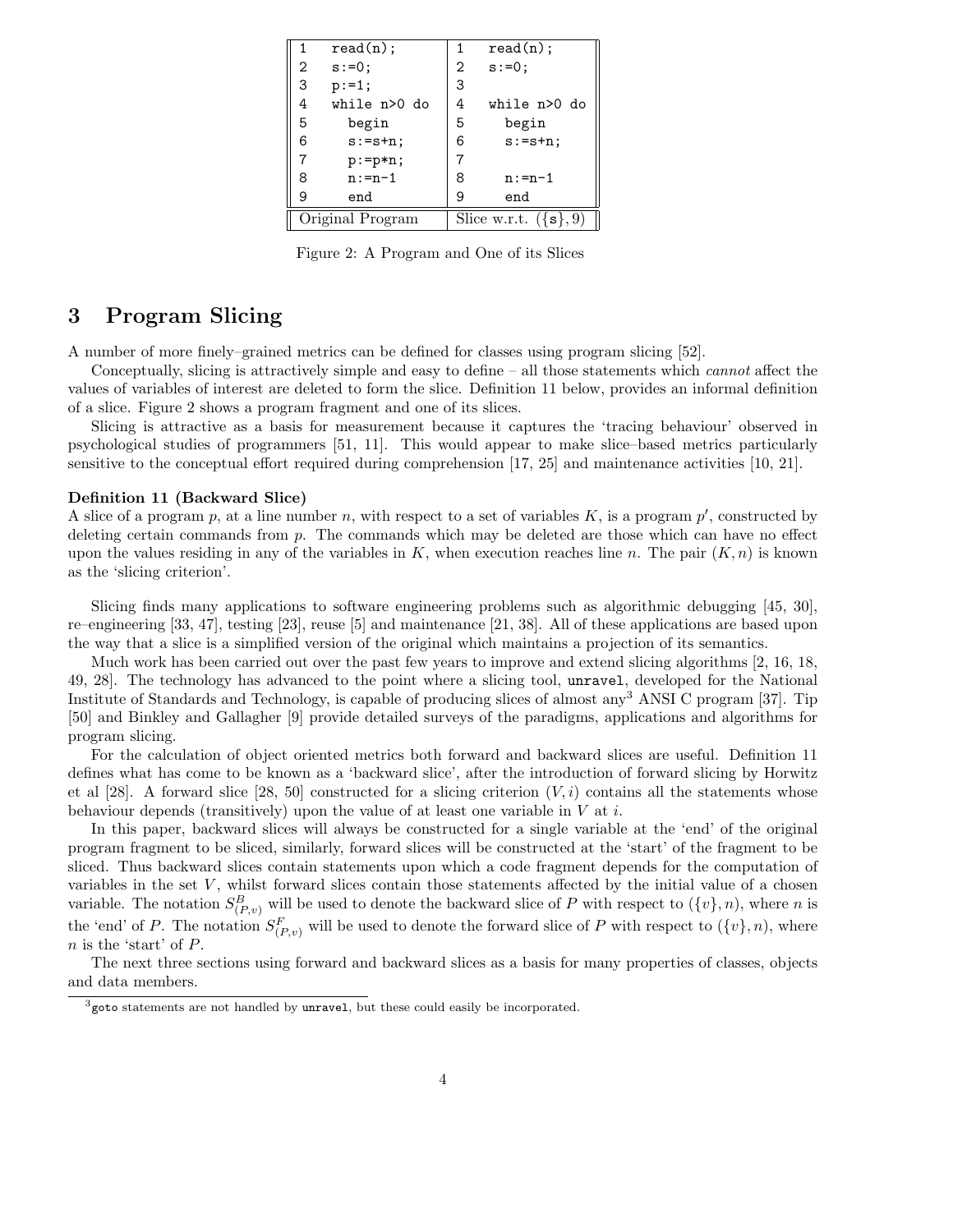## 4 Cohesion

Bieman, Ott et al [7, 43, 42, 41, 40, 34, 35, 48, 24], suggest that the overlap of a section of code's slices represents the code's cohesion. Lakhotia [32] suggests a similar approach, in which the seven levels of cohesion introduced by Constantine and Yourdon [15] are defined in terms of data flow relationships in the program.

Using the approach of Bieman et al, the cohesiveness of a code fragment is measured with respect to a set of variables V. The metric describes the 'amount' of code in the overlap of slices constructed for variables in  $V$ , relative to the size of the fragment as a whole. Ott calls this Tightness [43], and introduces a number of similar measurements, all of which are based upon the slices constructed for variables in the set  $V$ . Ott's tightness metric is defined below<sup>4</sup>:

### Definition 12 (Tightness)

$$
Tighthess(P, V) = \frac{\#(\bigcap_{v \in V} S_{(P, v)}^B)}{\#(P)}
$$

For Ott, the set of variables of concern,  $V$ , is the set of variables which are

- involved in an output statement
- global
- reference parameters

For the purpose of measuring class cohesion, the set V will be the set of data members defined by a function. The tightness measure (and Ott's related measurements) will thus provide a measure of the cohesion of a member function with respect to the data members it defines. The cohesion of a class could then be obtained by taking the mean<sup>5</sup> value of Ott's measure of tightness for each member function with respect to the data members its defines.

This idea is highly tentative as there is an assumption that the cohesion of a class is an answer to the question "how interwoven are the computations performed on the data members?". However, perhaps, it is not sensible to expect the computation on data members to be cohesive in this way - it would be to demand high coupling between the member functions of the class. However, the idea behind work of Bieman et al does extend quite naturally to the measurement of other properties of data members and objects, which are introduced in the following two sections.

## 5 Data Member Significance

In tasks related to maintenance and reuse of classes, it may be useful to rank the data members of the class according to some measurement of their overall significance in the class. Such a measurement could be used to assess the likely impact of a change in the way that data is structured, and perhaps guide the choice of where, in the data space of the class, test effort should be expended.

A rather crude measure of how 'significant' a data member is in a class can be obtained by simply counting the number of functions for which the data member is a defined variable. This could be termed the backward significance of the data member, because the more backward significance a data member has, the more impact the member functions of the class will have upon any part of a program which depends upon the data member.

Similarly, an alternative measure of how significant a data member is in a class can be obtained from counting the number of functions which reference it. This could be termed the *forward significance* of the data member. Objects will be more sensitive to changes in the values of data members with a high measure of forward significance than those with lower values.

 $4$ where  $\#$  denotes set cardinality.

 $5$ But here there is an important issue – the scale upon which the measurement of cohesion of individual functions takes place. It is perfectly justified to define a measure of class cohesion as the mean measure of the individual readings of Ott's Tightness measure for each member function. It is *not* reasonable, however, to say that the cohesiveness of a class is obtained from 'the mean cohesiveness of its member functions'. Cohesion is (according to Ott and Bieman [7]) measured on an ordinal scale. Thus it is meaningless to speak of 'mean cohesion'.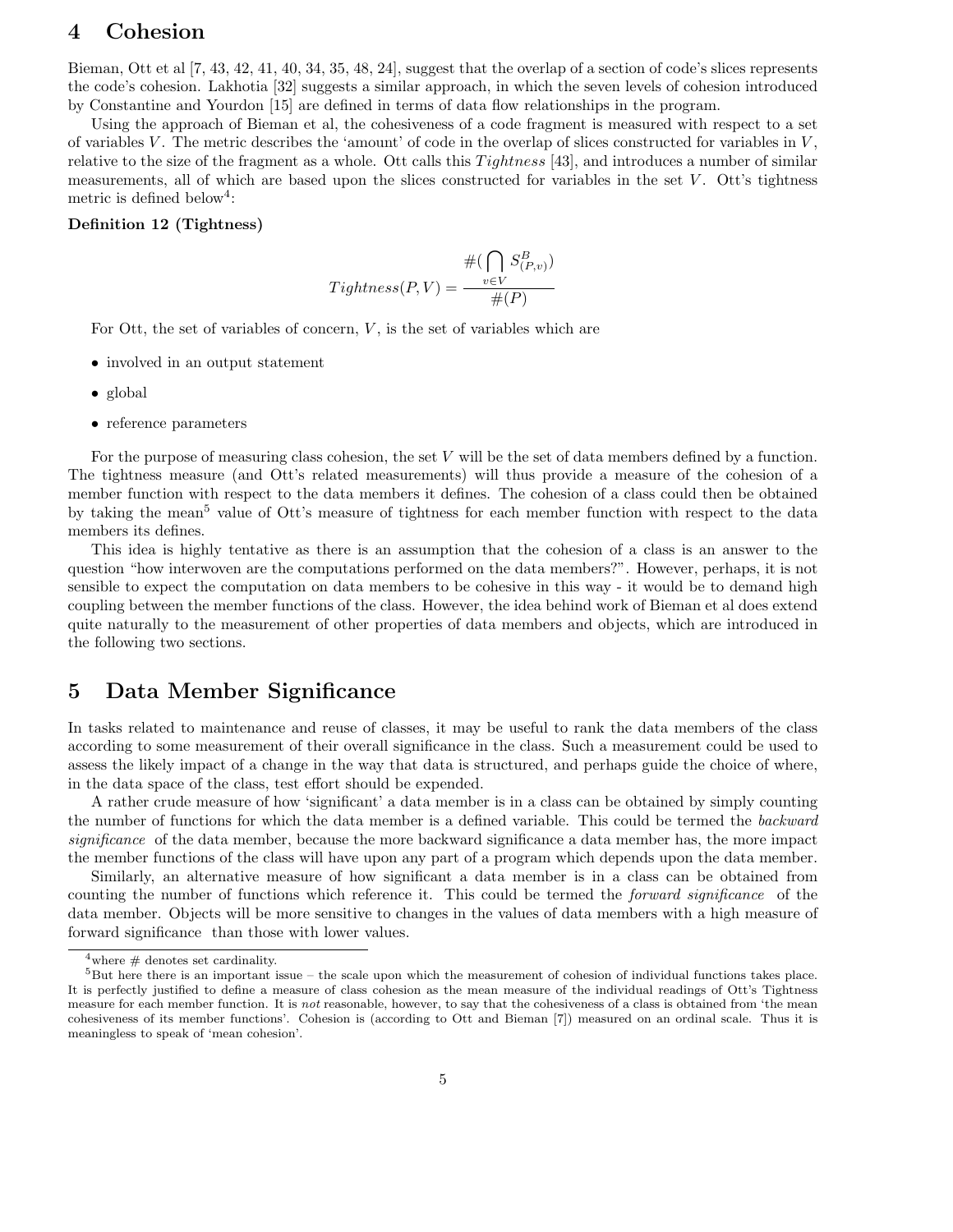The overall significance of a data member could be defined to be the cardinality of the union of the defining and referencing member functions of the data member. However, a more finely grained metric could be constructed in terms of the slices of member functions with respect to the data member. This could be thought of as simply a measurement of the significance of a global variable  $d$ , among a set of functions  $F$ , giving rise to the definition of backward significance and forward significance in definitions 13 and 14 below:

#### Definition 13 ( backward significance )

The backward significance of a data member d with respect to a set of member functions  $F$  is

$$
\frac{\sum_{f \in F} \#(S_{(f,d)}^B)}{\sum_{f \in F} \#(f)}
$$

### Definition 14 ( forward significance )

The forward significance of a data member d with respect to a set of member functions  $F$  is

$$
\frac{\sum_{f \in F} \#(S_{(f,d)}^F)}{\sum_{f \in F} \#(f)}
$$

## 6 Public Data Members

There is a prevalent philosophy which views public data members as a rather bad thing. This view is motivated by the desire for encapsulation. One consequence of encapsulation is that an object can be understood in isolation, independent of the context in which it is used. Clearly the presence of public data members detracts from the level of encapsulation enjoyed by a class, since public data members may be referenced and defined by code other than that contained in the member functions of the class. It would be natural therefore, to count the number of public data members (or perhaps the ratio of public to private data members) as an obvious measurement of the level of encapsulation enjoyed by an object.

Once again, using slicing, a more finely grained measurement may be calculated from an object with respect to the context in which it is used. Using backward slicing the amount of code outside the class which defines an instance of a public data member (the backward publicness of the data member instance) may be calculated. Similarly the amount of code outside the class which depends upon a data member instance (its forward publicness) can be measured using forward slicing.

Here, a distinction is required between an instance of a class and the class itself. Using the ratio of public data members to data members in general, gives a measurement of publicness which is *insensitive* to the use of the class in some context (i.e. in some program). The philosophy adopted in this paper, is that the level of publicness of a class depends upon the way in which instances of the class are used in some context.

Based upon the measurement of the publicness of an instance of a class, it will be possible to suggest a measurement of the overall publicness of a class, but this will still be dependent upon the *context* in which the class is placed.

#### Definition 15 (Complement of a class)

Let p be a program containing a class c. The complement of c with respect to p, written  $\mathcal{C}_p^c$  is the set of all functions in  $p$  which are not member functions of  $c$ .

#### Definition 16 (Instance Publicness)

Let  $o$  be an instance of a class  $c$  in a program  $p$  and let  $d$  be a data member of  $c$ .

The backward instance publicness of  $d$  in  $o$  wrt  $p$  is given by:

$$
\frac{\sum_{f \in \mathcal{C}_c^P} \#(S_{(f,o.d)}^B)}{\sum_{f \in \mathcal{C}_c^P} \#(f)}
$$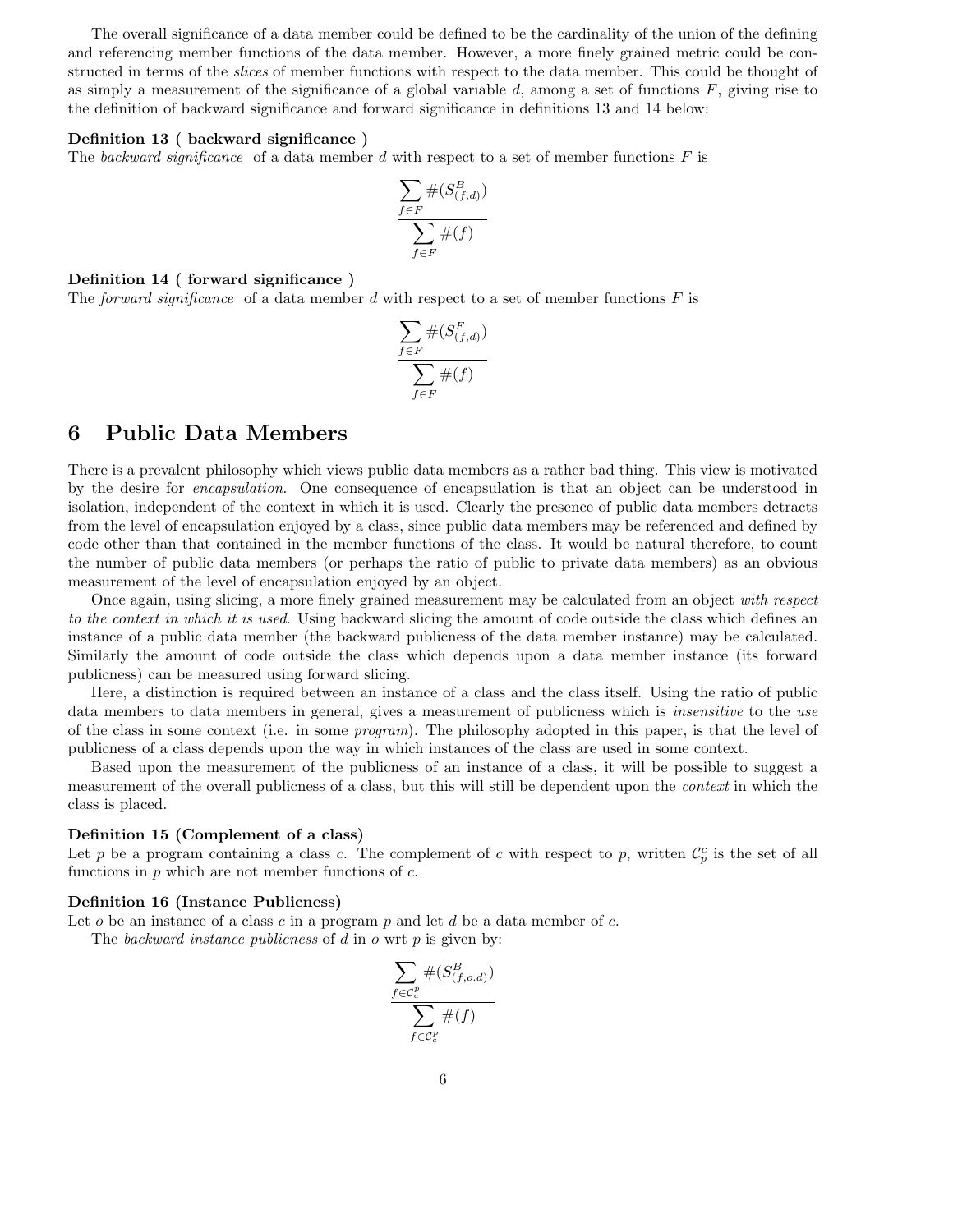The *forward instance publicness* of  $d$  in  $o$  wrt  $p$  is given by:

$$
\frac{\sum_{f \in \mathcal{C}_c^P} \#(S_{(f,o.d)}^F)}{\sum_{f \in \mathcal{C}_c^P} \#(f)}
$$

The *instance publicness* of  $d$  in  $o$  wrt  $p$  is given by:

$$
\frac{\sum_{f \in \mathcal{C}_c^p} \#(S_{(f,o.d)}^B \cup S_{(f,o.d)}^F)}{\sum_{f \in \mathcal{C}_c^p} \#(f)}
$$

The instance publicness of a data member d in an instance o of a class c, measures the ratio of the amount<sup>6</sup> of code (relative to the size of the whole program), which either depends upon (forward instance publicness) or affects (backward instance publicness)  $d$  in a particular instance of  $c$ . Instance publicness of a data member  $d$ in an instance o can thus be thought of as a measure of the

"amount of code outside the class which involves the  $d$  component of  $o$ ".

Backward and forward instance publicness are calculations based upon backward and forward slices respectively. Observe that instance publicness of a data member (in general) is not regarded as the sum of the backward and forward instance publicness measures, since some statement in a function f may be a member of both the backward and of the forward slice of  $f$  (this is a decision in the construction of the metric which is certainly open to question).

Instance publicness may be useful in comparing objects with one another, making inferences concerning different patterns of use. Alternatively, it may be used, and perhaps with greater justification, to measure the contexts into which an object is placed. It would also be useful to make more general inferences about the publicness of data members irrespective of the instances of these data members. A natural step, seems to be to take the mean reading for each instance of a class in a program p for a data member d.

Thus a measure of 'class publicness' is arrived at:

### Definition 17 (Class Publicness)

Let I be the set of instances of a class c in a program p. Let  $d$  be a data member of c.

The backward class publicness of d is the mean backward instance publicness of d for the set of instances I, where backward instance publicness is calculated according to definition 16.

The forward class publicness of d is the mean forward instance publicness of d for the set of instances  $I$ , where forward instance publicness is calculated according to definition 16.

The class publicness of d is the mean instance publicness of d for the set of instances  $I$ , where instance publicness is calculated according to definition 16.

Finally, for gross measurement of a class publicness,in a context, a measurement of overall publicness can be arrived at, by considering the publicness of each of the data members of the class:

### Definition 18 (Publicness)

The publicness of a class c with respect to a context  $p$  is the mean publicness of the data members of c, where class publicness is measured according to definition 17.

Observe that in this metric for publicness, both public *and* private data members are given equal weight. Naturally, private data members will score zero according to definition 16 of instance publicness in any context. However, such private data members should be included in the calculation of the overall publicness of the class. To exclude them, would be to unduly 'penalise' a class definition in which data members were routinely described as private.

 $6$ How this 'amount' is measured is a separate issue. Here the amount of code in a sequence of statements is taken to be the number of lines of code in the sequence. Other possibilities clearly exist, leading to a concept of higher order metrics [24].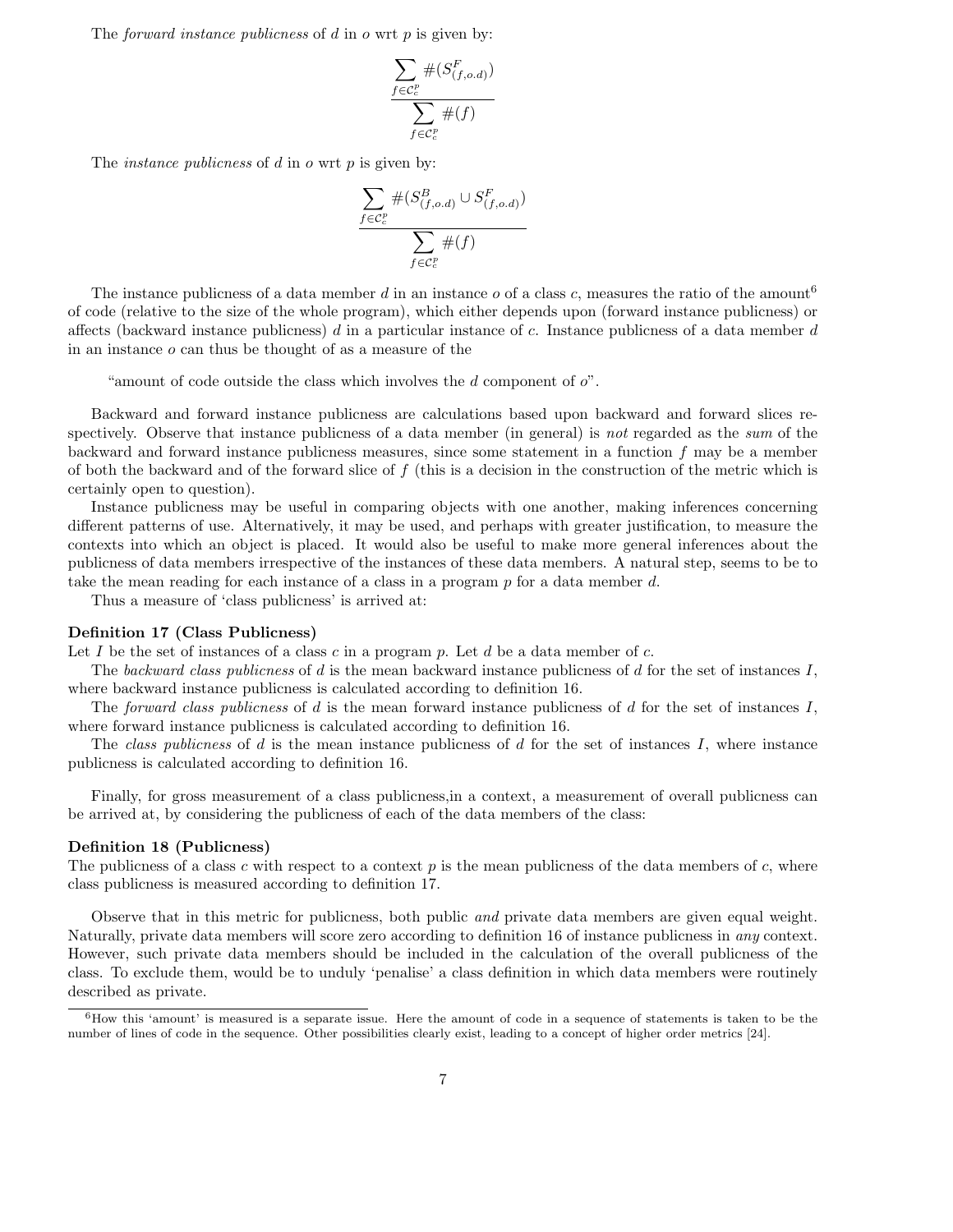| Scale Type | <b>Transformation</b>             | <b>Proposed Metric</b> |
|------------|-----------------------------------|------------------------|
|            | any 1-1 function                  | definer,               |
| Nominal    |                                   | selector,              |
|            |                                   | updater,               |
|            |                                   | mover                  |
| Ordinal    | any monotonic increasing function | Cohesiveness           |
| Interval   | $f(x) = mx + c$                   |                        |
| Ratio      | $f(x) = mx$                       | Significance,          |
|            |                                   | <b>Publicness</b>      |
|            | $f(x) = x$                        | Number of              |
| Absolute   |                                   | Affected.              |
|            |                                   | Needed                 |
|            |                                   | Variables              |

Figure 3: Measurement Scales

Also, observe that, because the measurement of publicness is not based merely upon a count of the number of public data members in a class, such a measurement is sensitive to the context in which a class is used. The measurement of 'how public' a data member  $d$  is (the publicness of  $d$ ), and by extension the level of encapsulation enjoyed by a class, is thus viewed as a function of the class and the context in which it is used.

## 7 Measurement Theory

This section discusses some issues raised by the approximate nature of the measurements described so far. This may have a bearing upon the view of the scales of measurement used to quantify the attributes considered in this paper, and perhaps, those measured by existing code complexity metrics.

## 7.1 Scales of Measurement

Figure 3 summarises the scales [46, 19] upon which the metrics proposed in this paper should be measured.

Scales of measurement [20, 56] delimit the inferences which may be drawn from the calculation of a metric value. Such a value will always be a number (usually a real number) and so it will be tempting to make inferences about two subjects for which metrics have been calculated. These inferences may, unwittingly, inherit known properties of the number system in which the measurements are made. For example it is always possible to find the mean value of two real numbers. Such inferences need to be treated with caution.

For many attributes the real number scale is simply too prescriptive. For example, if two people are measured for intelligence using an IQ test, two numbers will be obtained. It would be meaningful<sup>7</sup> to say

"if one person obtains a higher score than the other then this person is 'more intelligent' than the person with the lower score."

However, should one person achieve a score twice as high as the other, it would not be meaningful to say that this person was 'twice as intelligent' as the other; the set onto which individuals are mapped by the 'intelligence metric' is not as rich as the real number scale.

In constructing inferences based upon measurement in a real number system it is essential to imbue the number system with a richness appropriate to the inferences which can reasonably be made concerning the attribute being measured. One way in which this can be achieved is to define admissible transformations for a metric. A transformation  $\mathcal T$  on a metric function f is admissible if all and only those inferences which can be drawn from f can also be drawn from  $\mathcal{T} \circ f$ . For example, given two metrics for measuring intelligence, f and  $f'$ , it would be expected that f would order individuals in the same way as would  $f'$ . In this case an admissible transformation, T, must be a monotonic increasing function. That is  $f' = \mathcal{T} \circ f$  and  $x \leq y \Rightarrow \mathcal{T}(x) \leq \mathcal{T}(y)$ .

<sup>7</sup>Although, notwithstanding measurement theoretic concerns, the authors believe IQ tests to be dubious.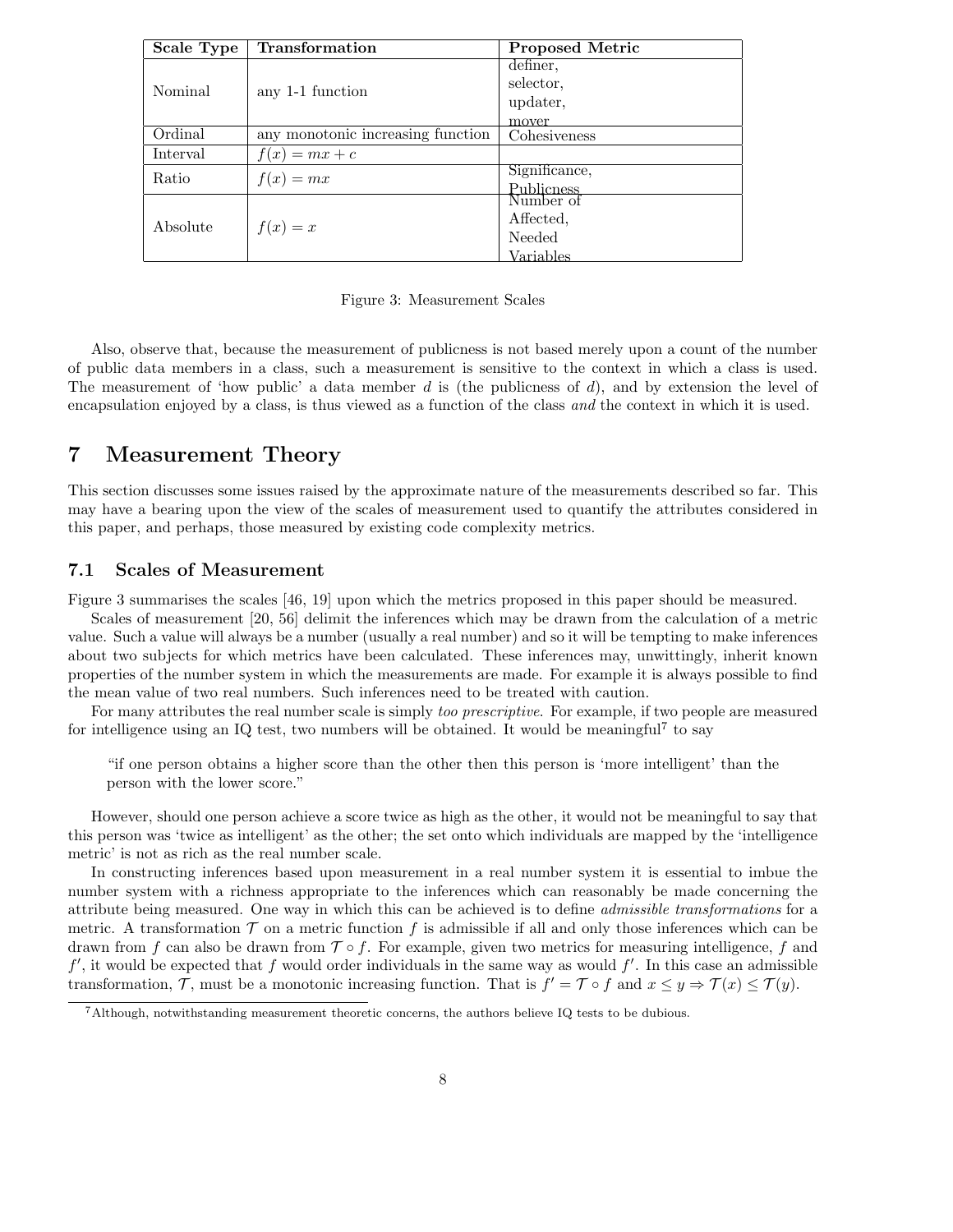The scales of measurement proposed by Fenton [19] are reproduced in figure 3, indicating the scale upon which the authors believe the metrics proposed in this paper should be measured. The table in figure 3 is organised with richer metrics further down the table. A metric  $m$  is richer than a metric  $m'$  if  $m$  allows more of the properties of the real number scale than  $m'$  to be exploited in constructing inferences concerning the metrics calculated. Richer scales of measurement admit smaller sets of transformations to be applied to the values calculated upon these scales. In a nominal scale the metric values of two subjects are only significant inasmuch as two subjects with the same value have the same 'amount' of the attribute and two with differing metric values have different 'amount' of the attribute. This is the least rich of the measurement scales, it allows the set of subjects to be partitioned into equivalence classes and no more. The richest measurement scale, the absolute scale, allows no transformation to be performed upon metrics, because the metric value captures exactly, as a number, the amount of the attribute possessed by the subject.

## 7.2 Necessarily Approximate Scales

Over and above the important issue of the appropriate scale of measurement which should be used to calculate metrics of software attributes, the calculations upon which many metrics are based are not computable. For example, all the measurements introduced in this paper been based upon:

- affected variables,
- needed Variables and
- Slices

Even an absolute measure like 'number of affected variables' is an approximate measurement, if the view is taken that an 'affected variable' is one whose value may change during some execution of the program.

The statement

#### $x = x$ ;

has x as both a defined and a referenced variable. However, the statement neither affects, nor depends upon the value of x during any execution of the program.

An alternative to accepting the approximate nature of metrics based upon these calculations would be to define the metrics in terms of the values actually calculated in defined and referenced variable sets and in terms of a particular slicing algorithm.

This can make the definition of such measurements rather cumbersome, and so perhaps it is better to 'pretend' that these measurements are precise, but to be careful to define which method of calculating defined and referenced variables is to be used and which slicing algorithm is to be adopted. Perhaps the metrics considered here are really forms of prediction system. For example, defined variables are undoubtedly a good predictor of affected variables since  $\mathcal{A}(s) \subseteq \mathcal{D}(s)$  and, for 'many program fragments',  $\mathcal{A}(s) = \mathcal{D}(s)$ .

This issue is not peculiar to measurements of object oriented software neither does it only arise because of the reliance upon program slicing. The authors firmly believe that many measurements of software which are interesting and revealing will be inherently non–computable, but that this should be seen as inevitable. Measurements based solely on syntactic properties like the number of lines in the program reveal something about the way a coding problem has been tackled, but reveal nothing about the problem itself.

In order for a measurement to reveal deeper information about software, it must be sensitive to *semantic* issues and not merely to syntactic ones. The fact that such semantic issues are, by their very nature, non– computable, should not act as a deterrent, as the measurements taken should only be used in an approximate fashion; as guiding principles rather than as dogmatic rules with rigid thresholds.

This issue of the computability or otherwise of a metric applies to many existing software metrics. For example, consider the oft–quoted question:

"What does McCabe Cyclomatic Complexity Measure?".

One of two answers are usually offered in response to this question:

- "The number of cycle–free paths through which the program may pass",
- "The number of predicates in the program plus one".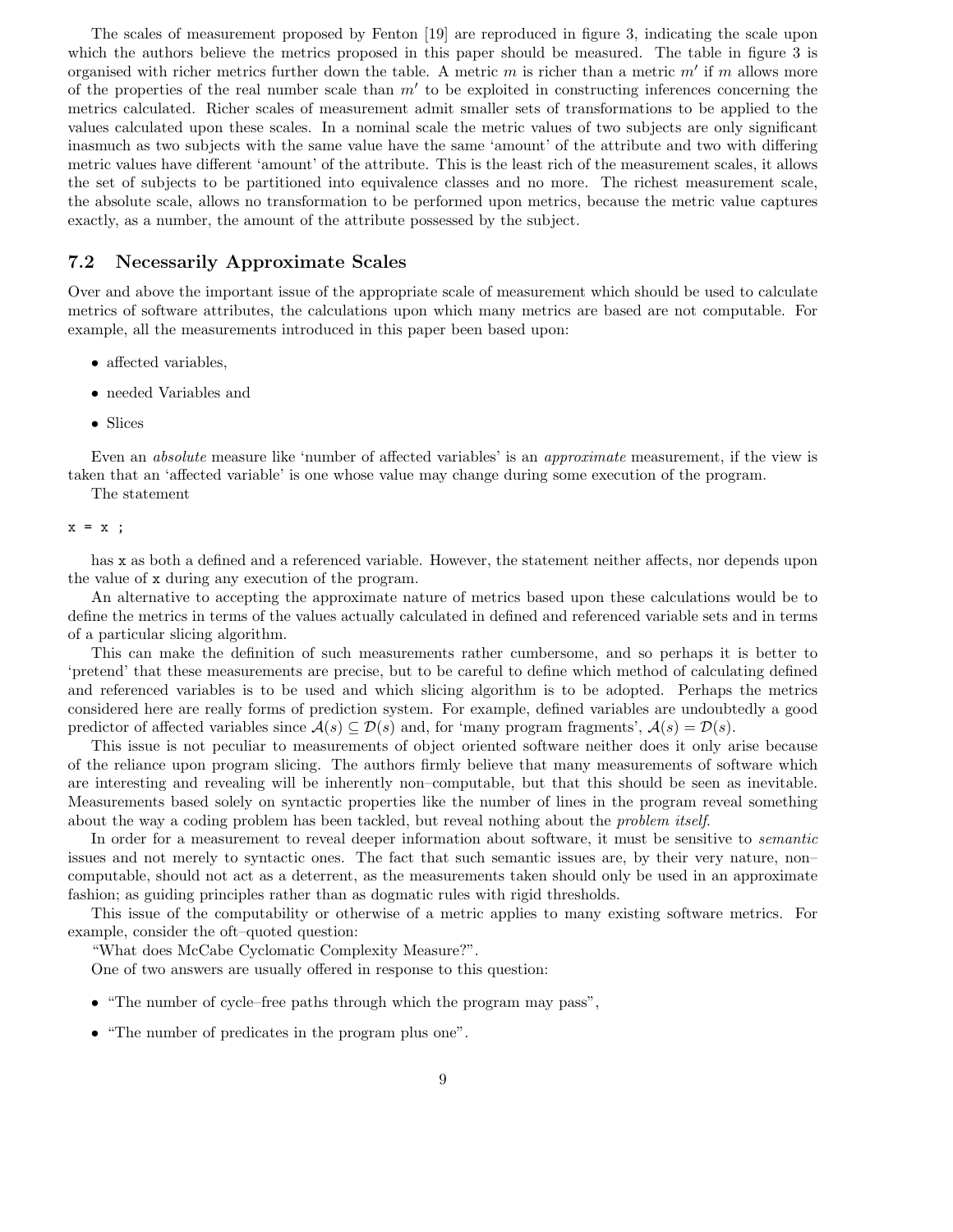Often these two answers are considered to be identical. They are not. The McCabe measure precisely measures the number of predicates in a program plus one. It is an approximate answer to the question "how many cycle–free paths are there through which the program may pass?". Some of the paths which, though syntactically possible (because, for example they form the consequent or alternate branch of a conditional statement) may not be semantically possible (because, for example, they form the consequent branch of a conditional whose predicate is a contradiction). Such paths are often referred to as 'infeasible paths'. That is, paths in the control flow graph of a program which cannot be traversed during any execution of the program.

Infeasible paths cannot be detected because the question of whether or not a path is feasible is, in general, undecidable. This may seem to be a pedantic point, but it does have an impact, for example where McCabe measurements are used to predict the likelihood of a fault occurring in software modules with widely differing numbers of infeasible paths. This might occur in a team where one programmer is in the habit of leaving infeasible code in the program together with a statement which prints something like:

"this statement should not be executed"

Such code may be used to good effect by a programmer who uses assertions in programs as part of a testing strategy.

## 8 Conclusion and Future Work

This paper has outlined an approach to object oriented software measurement based upon the flow of data and control among class data members and functions. In particular it is argued that slices constructed from member functions with respect to the data members they define and reference form a basis from which many useful measurements can be calculated. This idea is illustrated by showing how slicing may be used as the basis for the calculation of finely grained measurements of the publicness of a data member, its significance in the class, and the overall level of cohesiveness which a class exhibits.

It is argued that slicing is a good stating point for software metrics because a slice captures semantic information about a program. Metrics calculated from program slices may therefore reveal interesting semantic insights into the way a program addresses a problem, rather than revealing properties of the type and number of syntactic constructs used in the text of the program.

Much work is required to collect empirical test data to assess the validity and usefulness of these metrics. If such work suggests that these measurements are useful in the comprehension and maintenance of object oriented software it will be straight forward to define other measurements based upon similar principles.

The approach advocated here, in common with some existing approaches to software measurement, relies upon calculations which are approximations. This is an important consideration when considering the inferences which can be drawn from the metrics calculated.

This paper does not present definitive results, rather is it put forward as a basis for discussion, and, depending upon the outcome of this discussion, future work.

## References

.

- [1] Abbott, D. H., Korson, T. D., and McGragor, J. D. A proposed design complexity measure for object– oriented development. Tech. Rep. TR 94–105, Clemson University, Apr. 1994. Electronically available as ftp://ftp.cs.clemson.edu/techreports/94-105.ps.Z.
- [2] Agrawal, H., DeMillo, R. A., and Spafford, E. H. Dynamic slicing in the presence of unconstrained pointers. In  $4^{th}$  ACM Symposium on Testing, Analysis, and Verification (TAV4) (1991), pp. 60–73. Appears as Purdue University Technical Report SERC-TR-93-P.
- [3] AHO, A. V., SETHI, R., AND ULLMAN, J. D. Compilers: Principles, techniques and tools. Addison Wesley, 1986.
- [4] Banker, R. D., Kauffman, R. J., and Zweig, D. Repository evaluation of software reuse. IEEE Transactions on Software Engineering 19, 4 (1993), 379–389.
- [5] BECK, J., AND EICHMANN, D. Program and interface slicing for reverse engineering. In IEEE/ACM 15<sup>th</sup> Conference on Software Engineering (ICSE'93) (Los Alamitos, California, USA, 1993), IEEE Computer Society Press, pp. 509– 518.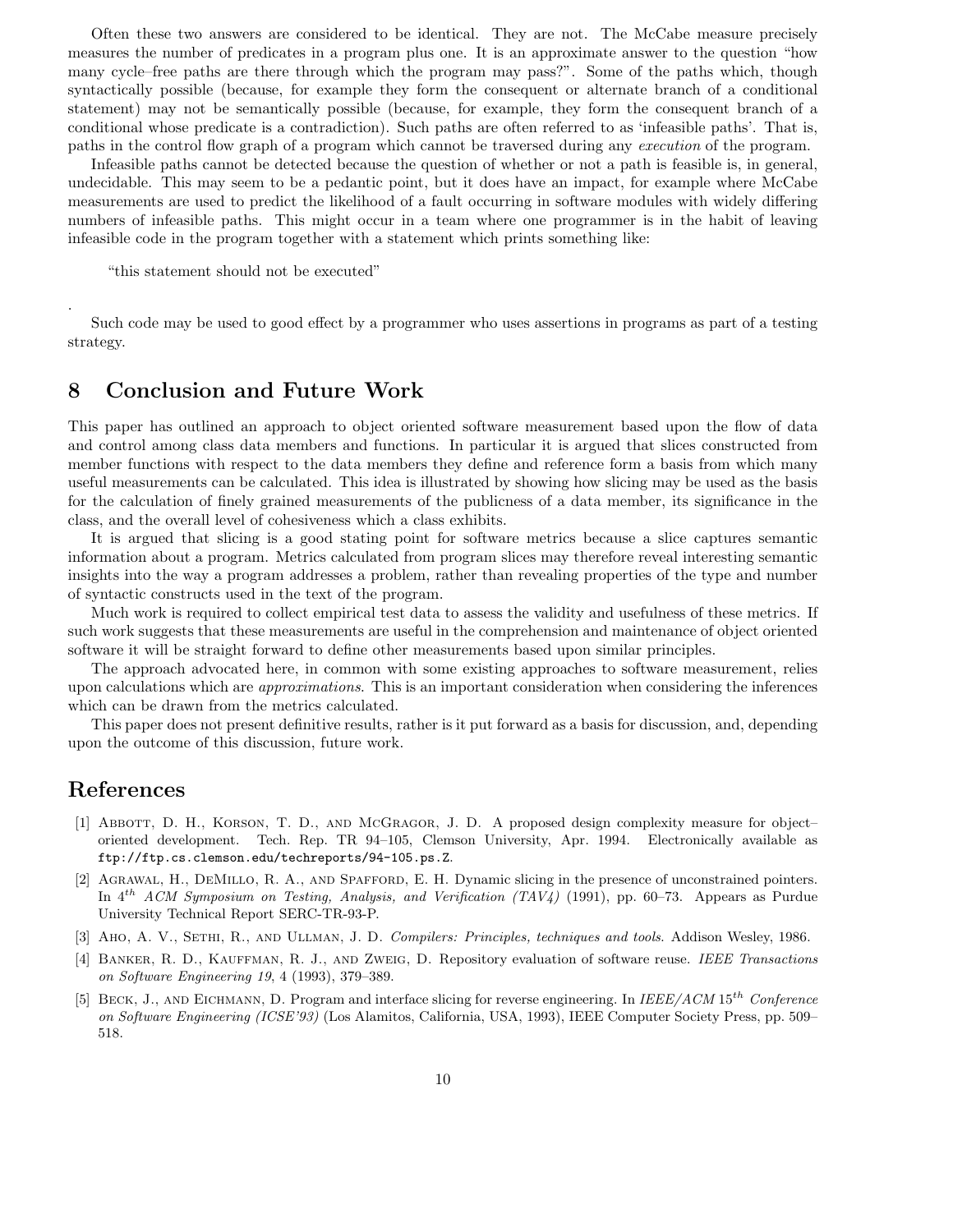- [6] BIEMAN, J. Deriving measures of software reuse in object oriented systems. In Formal Aspects of Software Measurement (London, 1992), Springer Verlag, pp. 63–83.
- [7] BIEMAN, J. M., AND OTT, L. M. Measuring functional cohesion. IEEE Transactions on Software Engineering 20, 8 (Aug. 1994), 644–657.
- [8] BINDER, R. V. Design for testability in object–oriented systems. Communications of the ACM 37, 9 (1994), 87–101.
- [9] Binkley, D. W., and Gallagher, K. B. Program slicing. In Advances in Computing, Volume 43, M. Zelkowitz, Ed. Academic Press, 1996, pp. 1–50.
- [10] Canfora, G., Cimitile, A., De Lucia, A., and Lucca, G. A. D. Software salvaging based on conditions. In International Conference on Software Maintenance (Los Alamitos, California, USA, Sept. 1994), IEEE Computer Society Press, pp. 424–433.
- [11] Cant, S. N., Henderson–Sellers, B., and Jeffery, D. R. Application of cognitive complexity metrics to object–oriented programs. Journal of Object–Oriented Programming 7, 4 (July/August 1994), 52–63.
- [12] Chidamber, S. R., and Kemerer, C. F. Towards a metrics suite for object oriented design. In OOPSLA'91, Sigplan notices (1991), pp. 197–211.
- [13] CHIDAMBER, S. R., AND KEMERER, C. F. A metrics suite for object oriented design. IEEE Transactions on Software Engineering 20, 6 (June 1994), 476–493.
- [14] CHURCHER, N. I., AND SHEPPERD, M. J. Comments on 'A metrics suite for object oriented design'. IEEE Transactions on Software Engineering 21, 3 (Mar. 1995), 263–265.
- [15] CONSTANTINE, L. L., AND YOURDON, E. Structured Design. Prentice Hall, 1979.
- [16] Danicic, S., Harman, M., and Sivagurunathan, Y. A parallel algorithm for static program slicing. Information Processing Letters 56, 6 (Dec. 1995), 307–313.
- [17] DE LUCIA, A., AND MUNRO, M. Program comprehension in a reuse reengineering environment. In  $1^{st}$  Durham workshop on program comprehension (Durham University, UK, July 1995), M. Munro, Ed.
- [18] Ernst, M. D. Practical fine–grained static slicing of optimised code. Tech. Rep. MSR-TR-94-14, Microsoft research, Redmond, WA, July 1994.
- [19] Fenton, N. E. Software Metrics: A Rigorous Approach. Chapman and Hall, 1990.
- [20] Fenton, N. E. Software measurement: A necessary scientific basis. IEEE Transactions on Software Engineering 20, 3 (1994), 199–206.
- [21] Gallagher, K. B., and Lyle, J. R. Using program slicing in software maintenance. IEEE Transactions on Software Engineering 17, 8 (Aug. 1991), 751–761.
- [22] Georgiadou, E., Milankovic–Atkinson, M., and Sadler, C. RETRO– Reusability, engineering, testing, restructuring and objects. In  $4^{th}$  Software Quality Conference (Dundee, 1995), pp. 157–167.
- [23] Harman, M., and Danicic, S. Using program slicing to simplify testing. Software Testing, Verification and Reliability 5, 3 (Sept. 1995), 143–162.
- [24] Harman, M., Danicic, S., Sivagurunathan, B., Jones, B., and Sivagurunathan, Y. Cohesion metrics. In  $8^{th}$  International Quality Week (San Francisco, May 1995), pp. Paper 3–T–2, pp 1–14.
- [25] Harman, M., Danicic, S., and Sivagurunathan, Y. Program comprehension assisted by slicing and transformation. In  $1^{st}$  UK workshop on program comprehension (Durham University, UK, July 1995), M. Munro, Ed.
- [26] HENDERSON-SELLERS, B. The economics of reusing library classes. Journal of Object–Oriented Programming 6, 4 (1993), 43–50.
- [27] Henderson-Sellers, B., and Tegarden, D. Clarification concerning modularization and McCabe's cyclomatic complexity. Communications of the ACM 37, 4 (1994), 92–94.
- [28] Horwitz, S., Reps, T., and Binkley, D. W. Interprocedural slicing using dependence graphs. In ACM SIG-PLAN Conference on Programming Language Design and Implementation (Atlanta, Georgia, June 1988), pp. 25–46. Proceedings in SIGPLAN Notices, 23(7), pp.35–46, 1988.
- [29] KALAKOTA, R. The role of complexity in object–oriented systems development. In Proceedings of the  $26<sup>th</sup>$  Hawaii International Conference on System Sciences (Los Alamitos, California, USA, Jan. 1993), IEEE Press, pp. 759–768.
- [30] KAMKAR, M. Interprocedural dynamic slicing with applications to debugging and testing. PhD Thesis, Department of Computer Science and Information Science, Linköping University, Sweden, 1993. Available as Linköping Studies in Science and Technology, Dissertations, Number 297.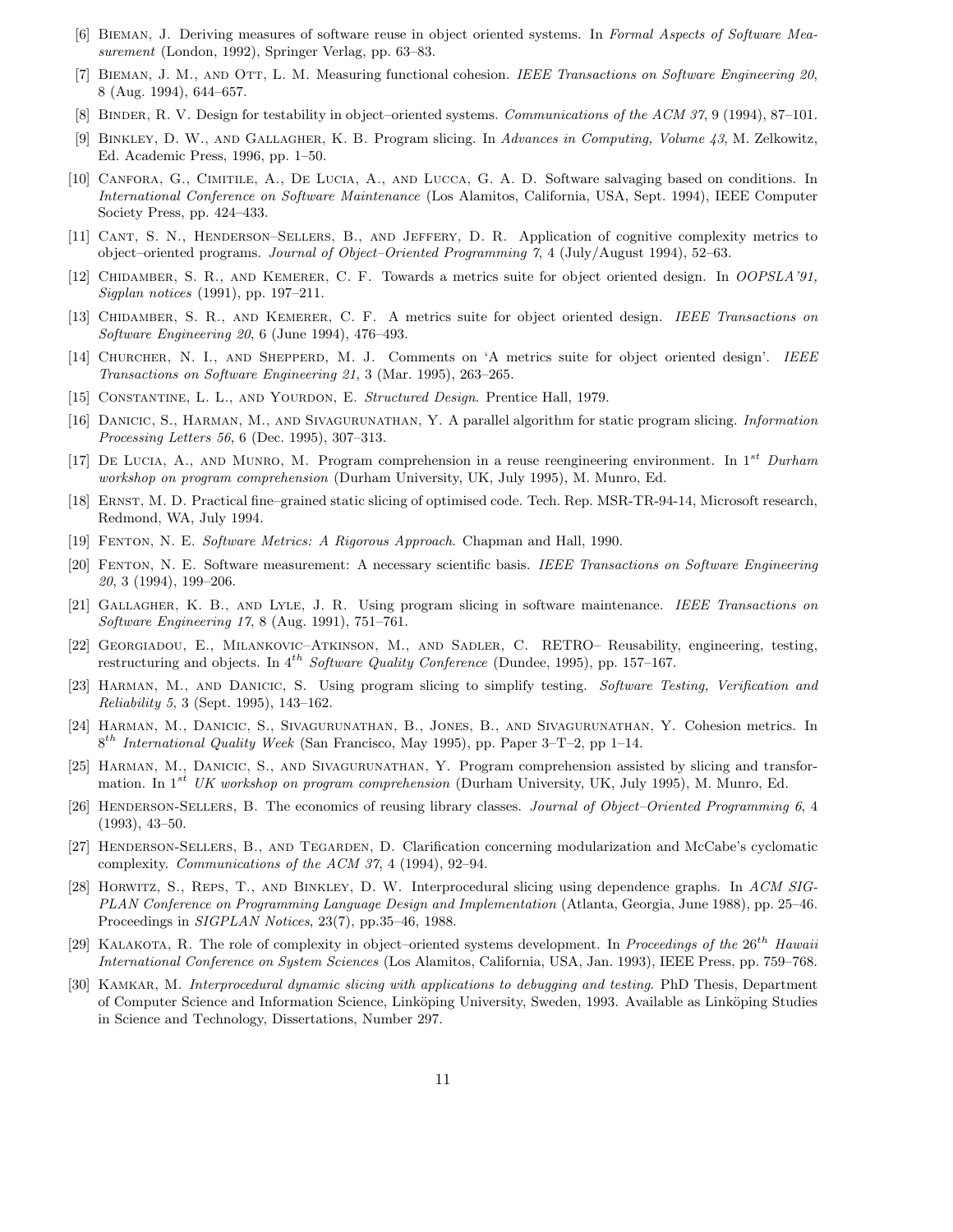- [31] Korson, T., and McGregor, J. Technical criteria for the specification and evaluation of object–oriented libraries. Software Engineering Journal 7, 2 (1992), 85–94.
- [32] LAKHOTIA, A. Rule–based approach to computing module cohesion. In Proceedings of the 15<sup>th</sup> Conference on Software Engineering (ICSE-15) (1993), pp. 34–44.
- [33] Liu, L., and Ellis, R. An approach to eliminating COMMON blocks and deriving ADTs from Fortran programs. Technical report, University of Westminster, UK, Feb. 1993.
- [34] Longworth, H. D. Slice–based program metrics. Master's thesis, Michigan Technological University, 1985.
- [35] LONGWORTH, H. D., OTT, L. M., AND SMITH, M. R. The relationship between program complexity and slice complexity during debugging tasks. In Proceedings of the Computer Software and Applications Conference (COMP-SAC'86) (1986), pp. 383–389.
- [36] LORENZ, M., AND KIDD, J. Object–oriented software metrics. Prentice Hall Object–Oriented Series, 1994.
- [37] Lyle, J. R., Wallace, D. R., Graham, J. R., Gallagher, K. B., Poole, J. P., and Binkley, D. W. Unravel: A CASE tool to assist evaluation of high integrity software, Volume 1: Requirements and design. Tech. Rep. NISTIR 5691, US Department of Commerce, Technology Administration, National Institute of Standards and Technology, Computer Systems Laboratory, Gaithersburg, MD 20899., 1995.
- [38] LYLE, J. R., AND WEISER, M. Automatic program bug location by program slicing. In  $2^{nd}$  International Conference on Computers and Applications (Los Alamitos, California, USA, 1987), IEEE Computer Society Press, pp. 877–882.
- [39] MILANKOVIC–ATKINSON, M., AND GEORGIADOU, E. Metrics for reuse of object–oriented software. In  $4^{th}$  Software Quality Management Conference (Cambridge, Apr. 1996).
- [40] OTT, L. M. Using slice profiles and metrics during software maintenance. In Proceedings of the  $10^{th}$  Annual Software Reliability Symposium (1992), pp. 16–23.
- [41] OTT, L. M., AND BIEMAN, J. M. Effects of software changes on module cohesion. In IEEE Conference on Software Maintenance (Nov. 1992), pp. 345–353.
- [42] OTT, L. M., AND THUSS, J. J. The relationship between slices and module cohesion. In Proceedings of the  $11^{th}$ ACM Conference on Software Engineering (May 1989), pp. 198–204.
- [43] OTT, L. M., AND THUSS, J. J. Slice based metrics for estimating cohesion. In Proceedings of the IEEE-CS International Metrics Symposium (Los Alamitos, California, USA, May 1993), IEEE Computer Society Press, pp. 71–81.
- [44] Rising, L. S., and Calliss, F. W. An information–hiding metric. Journal of Systems and Software 26 (1994), 211–220.
- [45] SHAHMEHRI, N. Generalized algorithmic debugging. PhD Thesis, Department of Computer Science and Information Science, Linköping University, Sweden, 1991. Available as Linköping Studies in Science and Technology, Dissertations, Number 260.
- [46] SHEPPERD, M. J. Foundations of software measurement. Prentice Hall, 1995.
- [47] Simpson, D., Valentine, S. H., Mitchell, R., Liu, L., and Ellis, R. Recoup Maintaining Fortran. ACM Fortran forum 12, 3 (Sept. 1993), 26–32.
- [48] Thuss, J. J. An investigation into slice–based cohesion metrics. Master's thesis, Michigan Technological University, 1988.
- [49] Tip, F. Generation of Program Analysis Tools. PhD thesis, Centrum voor Wiskunde en Informatica, Amsterdam, 1995.
- [50] Tip, F. A survey of program slicing techniques. Journal of Programming Languages 3, 3 (Sept. 1995), 121–189.
- [51] Weiser, M. Program slices: Formal, psychological, and practical investigations of an automatic program abstraction method. PhD thesis, University of Michigan, Ann Arbor, MI, 1979.
- [52] Weiser, M. Program slicing. IEEE Transactions on Software Engineering 10, 4 (1984), 352–357.
- [53] Whitty, R. Object oriented metrics: People and publications. available on the web, URL: http://www.sbu.ac.uk/~csse/publications/OOMetrics.html.
- [54] WILDE, N., AND HUITT, R. Maintenance support for object–oriented programs. IEEE Transactions on Software Engineering 18, 12 (1992), 1038–1044.
- [55] YAMAZAKI, S., ITO, M., AND YASAHARA, R. Object–oriented design of telecommunications software. IEEE Software (Jan. 1993), 81–87.